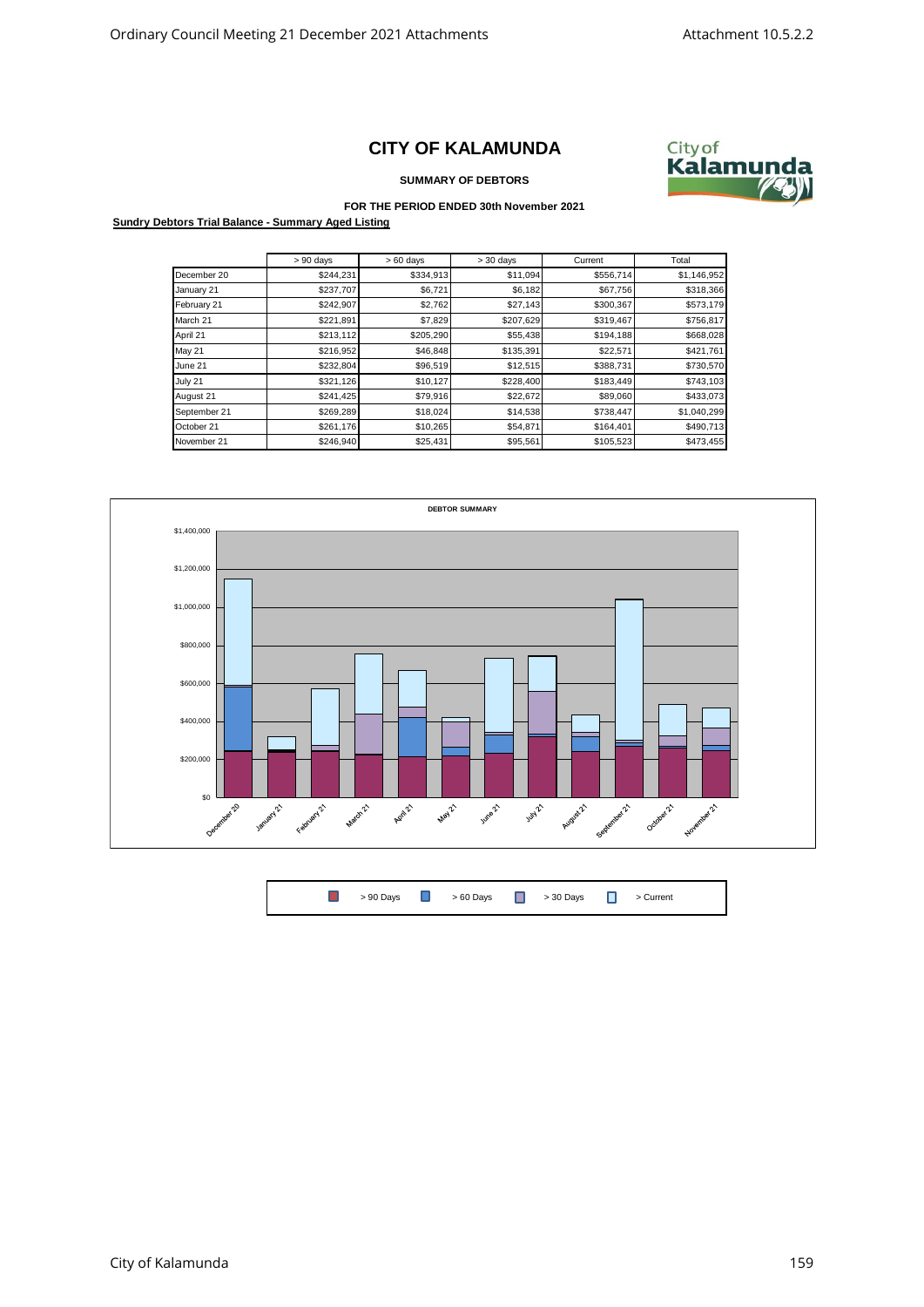| <b>CITY OF KALAMUNDA</b><br>Cityof                     |                                               |                                                           |                                            |                                                                                                                       |  |  |  |  |  |
|--------------------------------------------------------|-----------------------------------------------|-----------------------------------------------------------|--------------------------------------------|-----------------------------------------------------------------------------------------------------------------------|--|--|--|--|--|
|                                                        | <b>Kalamunda</b><br><b>SUMMARY OF DEBTORS</b> |                                                           |                                            |                                                                                                                       |  |  |  |  |  |
| <b>RAND</b><br>FOR THE PERIOD ENDED 30th November 2021 |                                               |                                                           |                                            |                                                                                                                       |  |  |  |  |  |
|                                                        | <b>AMOUNT</b>                                 | <b>DEBTOR</b>                                             | <b>DETAILS</b>                             | <b>STATUS</b>                                                                                                         |  |  |  |  |  |
|                                                        | >90 days                                      |                                                           |                                            |                                                                                                                       |  |  |  |  |  |
|                                                        |                                               | \$209,700.00 El Dujmovic Pty Ltd*                         | <b>Development Contribution</b>            | Statement Sent - Debtor currently negotiating contribution with<br>the Planning Dept.                                 |  |  |  |  |  |
|                                                        |                                               | \$16,440.00 Department of Infrastructure                  | drant                                      | Road Safety Awareness and Enablers Fund Statement Sent, follow up email with copy invoice                             |  |  |  |  |  |
|                                                        |                                               | \$4,950.00 Private Citizen                                | Fire-Break - reimbursement                 | Unable to deliver account - Final payment notice delivered                                                            |  |  |  |  |  |
|                                                        |                                               | \$3,013.14 Forrestfield United Soccer Club                | <b>Players Fees</b>                        | Paying instalments                                                                                                    |  |  |  |  |  |
|                                                        |                                               | \$3,173.97 Forrestfield United Soccer Club                | Utilities - Hartfield Park                 | Payment Scheduled                                                                                                     |  |  |  |  |  |
|                                                        |                                               | \$2,687.52 Zig Zag Gymnastics                             | Lease Fees                                 | Statement Sent - Payment Pending                                                                                      |  |  |  |  |  |
|                                                        |                                               | \$2,239.11 Kalamunda & District Rugby Union               | Utilities - Hartfield Park                 | <b>Statement Sent</b>                                                                                                 |  |  |  |  |  |
|                                                        | \$4,736.73                                    | 90+ Days Debts consisting of amounts<br>under \$1,000.00. | 13 Debtors - average debt \$364.36         | Follow up invoices issued / final notices pending / write-off of<br>debt pending / Debtors on direct debit agreement. |  |  |  |  |  |
|                                                        |                                               | \$246,940.47 Total Debts 90+ Days                         |                                            |                                                                                                                       |  |  |  |  |  |
|                                                        | >60 days                                      |                                                           |                                            |                                                                                                                       |  |  |  |  |  |
|                                                        |                                               | \$6,395.84 Zig Zag Gymnastics                             | Lease Fees                                 | Statement Sent - Payment Pending                                                                                      |  |  |  |  |  |
|                                                        |                                               | \$3,670.54 N-Com Pty Ltd                                  | Lease Fees                                 | <b>Statement Sent</b>                                                                                                 |  |  |  |  |  |
|                                                        |                                               | \$3,098.63 Forrestfield United Soccer Club                | Utilities - Hartfield Park                 | <b>Payment Scheduled</b>                                                                                              |  |  |  |  |  |
|                                                        |                                               | \$1,984.04 Department of Education                        | Lease Pickering Brook Hardcourts           | Statement Sent and additional documentation as requested                                                              |  |  |  |  |  |
|                                                        | \$10,281.62                                   | 60+ Days Debts consisting of amounts<br>under \$1,000.00. | 43 Debtors - average debt \$239.11         | Statements and copy invoice issued                                                                                    |  |  |  |  |  |
|                                                        |                                               | \$25,430.67 Total Debts 60+ Days                          |                                            |                                                                                                                       |  |  |  |  |  |
|                                                        | >30 days                                      |                                                           |                                            |                                                                                                                       |  |  |  |  |  |
|                                                        |                                               | \$55,808.33 Municipal Workcare                            | <b>Workers Compensation Reimbursements</b> | <b>Statement Sent</b>                                                                                                 |  |  |  |  |  |
|                                                        |                                               | \$5,000.00 Forrestfield Primary School                    | Return of COVID-19 Grant Funding           | <b>Credit Note Pending</b>                                                                                            |  |  |  |  |  |
|                                                        |                                               | \$4,007.37 Forrestfield United Soccer Club                | Utilities - Hartfield Park                 | <b>Statement Sent</b>                                                                                                 |  |  |  |  |  |
|                                                        |                                               | \$3,625.00 Hills Karate Club                              | <b>Hall Hire</b>                           | <b>Statement Sent</b>                                                                                                 |  |  |  |  |  |
|                                                        |                                               | \$3,197.92 Zig Zag Gymnastics                             | Lease Fees                                 | <b>Statement Sent</b>                                                                                                 |  |  |  |  |  |
|                                                        |                                               | \$2,420.86 Kalamunda & Districts Junior Football Club     | Utilities - Kostera Oval                   | Statement Sent                                                                                                        |  |  |  |  |  |
|                                                        |                                               | \$2,254.00 Anoint the World Ministries                    | <b>Hall Hire</b>                           | <b>Statement Sent</b>                                                                                                 |  |  |  |  |  |
|                                                        |                                               | \$2,164.00 Private Citizen                                | Reimbursement                              | <b>Statement Sent</b>                                                                                                 |  |  |  |  |  |